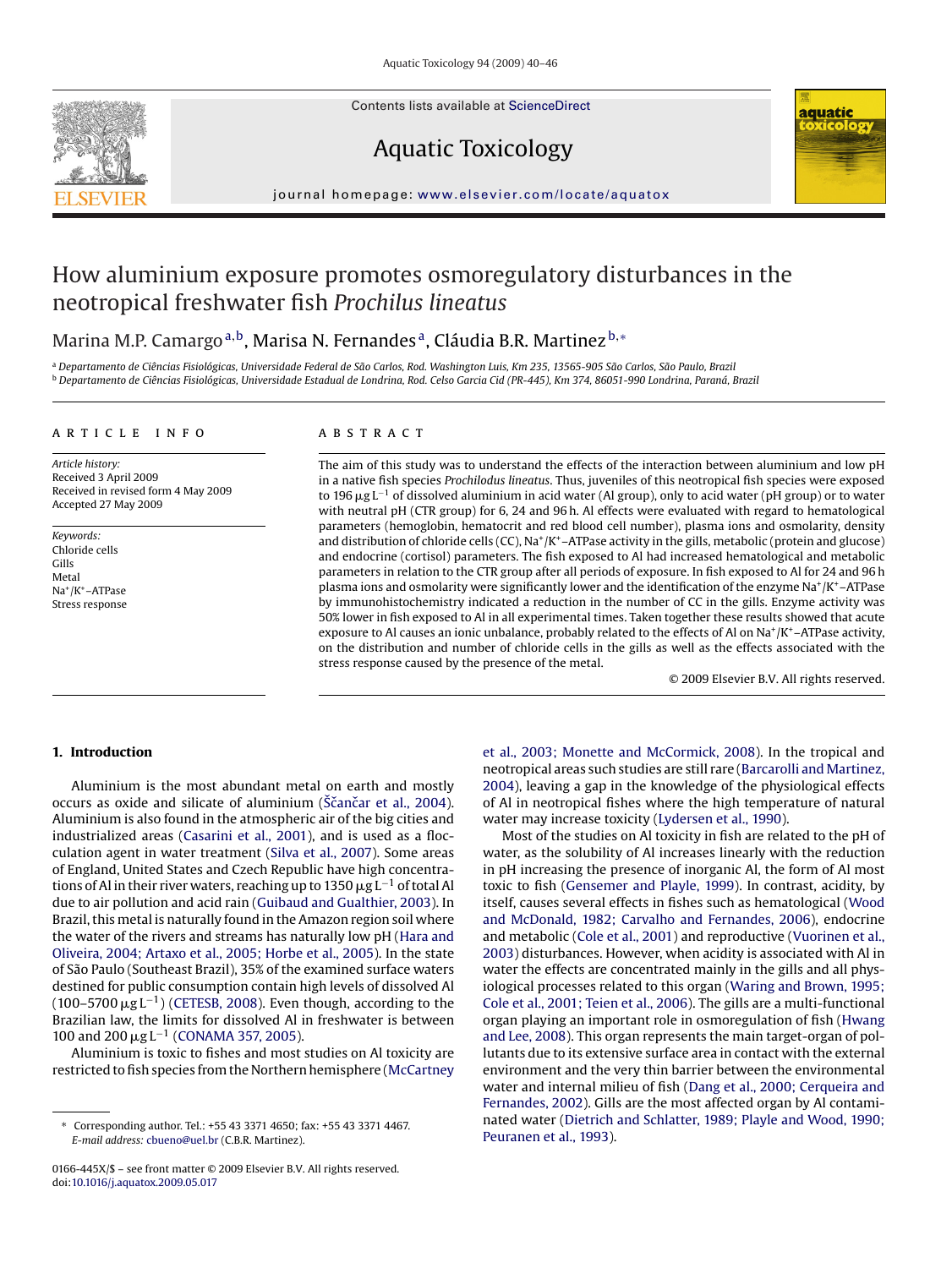<span id="page-1-0"></span>In the gills the main cells related to ionic regulation are the chloride cells ([Hirose et al., 2003\),](#page-6-0) which are located mostly in the gill filaments, close to the base of the lamellae [\(Perry, 1997; Hirose et al.,](#page-6-0) [2003\).](#page-6-0) Chloride cells (CC) are large and round cells characterized by numerous mitochondria and an extensive tubular membrane system containing a high density of  $Na^+/K^+$ –ATPase activity ([Dang et](#page-6-0) [al., 2000\).](#page-6-0)

In order to maintain their body fluid and mineral homeostasis, freshwater teleosts compensate for diffusive ion loss and osmotic gain of water by actively absorbing Na<sup>+</sup>, CI<sup>-</sup> and Ca<sup>2+</sup> through the gills and producing large volumes of diluted urine, respectively ([Hirose et al., 2003\).](#page-6-0) Thus, ion analysis and plasma osmolarity, associated with the determination of density and localization of CC, besides  $Na^+/K^+$ –ATPase activity, which actively transport ions through the gills, should be informative for the understanding of the mechanism of Al toxicity in freshwater teleosts [\(Peuranen et](#page-6-0) [al., 1993; Vuorinen et al., 2003\).](#page-6-0) Therefore, in the present study an integrated approach examining plasma ions and osmolarity, CC distribution and density, gill  $Na^+/K^+$ –ATPase activity, and hematological parameters besides others associated with stress response, was employed in order to evaluate the effect of acute exposure to aluminium in acid pH on the osmoregulation of the *Prochilodus lineatus* fish. This species was chosen because it represents a neotropical fish commonly found in rivers of the south and southeast regions of Brazil, and it is also considered a potential bioindicator species ([Martinez et al., 2004; Takasusuki et al., 2004;](#page-6-0) [Simonato et al., 2006\).](#page-6-0)

#### **2. Materials and methods**

Juveniles *P. lineatus* (Valenciennes, 1847) (*n* = 115) weighing  $20.07 \pm 6.08$  g and total length equals  $12.23 \pm 1.23$  cm (mean  $\pm$  SD) were obtained from the hatchery station of State University of Londrina. Prior to experiments, the fish were acclimated, for 7 days, in 300 L tanks with non-chlorinated water, constant aeration and a photoperiod of 12 h:12 h. During acclimation, the animals were fed with commercial pellet food with 36% protein (Guabi<sup>®</sup>, BR) every 2 days, and the feeding was suspended 24 h before the beginning of the toxicity tests. The physical and chemical parameters of the water were continuously monitored ( $T = 21.8 \pm 0.9$ °C; pH 7.5  $\pm$ 0.1; DO = 7.5  $\pm$  0.7 mg O<sub>2</sub> L<sup>-1</sup>; conductivity = 133.4  $\pm$  9.7  $\mu$ S cm<sup>-1</sup>; hardness =  $42.5 \pm 6.0$  mg CaCO<sub>3</sub> L<sup>-1</sup>).

After acclimation, groups of fish (6 or 7 per aquarium) were transferred to glass aquaria (100 L each) containing water as follows: fish of the control group (CTR) to water with neutral pH; fish of pH group (pH) to water with acid pH (5.0); fish of Al group (Al) to water in acid pH (5.0) + aluminium. Acid pH in water was obtained by the addition of 50% HCl and the aluminium was added to water as  $\text{Al}_2(\text{SO}_4)_3$ . The toxicity tests in each experimental time (6, 24 and 96 h) were performed in separated aquaria. All toxicity tests were carried out in duplicate.

During the tests, water was monitored for temperature, pH, dissolved oxygen and conductivity. Samples of water collected immediately after each experimental period were analysed for Al concentration, using atomic absorption spectrophotometry. The concentration of total Al was determined in samples of non-filtered water and the concentration of dissolved Al was determined in filtered water samples (0.45  $\mu$ m); for both analyses, samples were acidified with  $HNO<sub>3</sub>$ .

At the end of each experimental period, fish were anaesthetised with benzocaine (0.1  $g L^{-1}$ ) and a blood sample was withdrawn, via the caudal vein, using heparinised plastic syringes. The animals were then killed by medullar section and the gills were removed and processed for immunohistochemical against  $Na^+/K^+$ –ATPase and enzyme assay. Immediately after sampling, the blood was centrifuged (10 min, 10,000  $\times$  *g*) and samples of plasma were frozen (−20 ◦C) for osmolarity, ion concentrations, cortisol, glucose and protein analyses.

#### *2.1. Hematological analysis*

Blood samples were used to determine the hematocrit (Hct), hemoglobin content (Hb) and red blood cells count (RBC). Hct was determined by micro-hematocrit technique, using heparinised capillary tubes and centrifuged for 5 min in an appropriate centrifuge. Hemoglobin was determined by the cyanometahemoglobin method, in a spectrophotometer (Libra S32, Biochrom, UK) using a commercial kit (Analysa, Brazil). Red blood cells were counted in blood samples fixed in formol-citrate buffer, using an improved Neubauer chamber under a light microscope (magnification of 400X).

#### *2.2. Identification of chloride cells in the gills*

The gills were washed with saline solution and samples from the gill were fixed in Bouin's fluid (6 h), dehydrated in ethanol crescent series and embedded in paraffin. Sagittal sections (8  $\mu$ m in thickness) were made and processed according to the avidin–biotin–peroxidase complex (ABC) technique to visualize chloride cells, through the identification of  $Na^+/K^+$ –ATPase, according to the method described by [Dang et al. \(2000\).](#page-6-0) Slides were incubated with a mouse monoclonal antibody to Na<sup>+</sup>/K<sup>+</sup>–ATPase (IgG $\alpha$ 5) and goat-anti-mouse IgG was used as the second antiserum. Subsequently, 3-3-diaminobenzidine (DAB 0.05 M) in Tris-buffered saline (pH 7.4), containing  $H_2O_2$  (0.03%) was applied. Finally, sections were dehydrated and mounted.

The chloride cells were quantified in relation to the filament length (mm) according to their localization: in the gill filament (CCF) or in the gill lamellae (CCL), using a photomicroscope (DM 2500, Leica, Germany) and an image analyser (Leica *Qwin*, Germany). For each section from the same fish, five filaments were randomly selected and measured for CC quantification. The results were expressed as the number of CC per mm of filament (mean  $\pm$  SD).

#### *2.3. Na+/K+–ATPase activity in the gills*

After washing the gill arches, the gill filaments were removed and transferred to plastic tubes containing SEI buffer (sucrose 0.3 M,  $Na<sub>2</sub>EDTA 0.1$  mM, imidazole 0.03 M,  $\beta$ -mercaptoethanol 10 mM, pH 7.4) and then kept frozen ( $-20$  °C) until the moment of enzyme assay. For assay, the gill filaments were homogenised with SEI buffer (10 $\times$  volume) and centrifuged (10,000 $\times$ g, 15 min, 4 °C). The supernatant was used to determine  $Na^+/K^+$ –ATPase activity, according to the method described by [Quabius et al. \(1997\)](#page-6-0) and adapted for a microplate reader by [Nolan \(2000\).](#page-6-0) The assay consists of determining the phosphate released by the samples incubated in buffer (NaCl 100 mM,  $MgCl<sub>2</sub> 8$  mM, imidazole 30 mM,

**Table 1**

Physical and chemical parameters of the water samples collected in the different groups during the tests (6, 24 and 96 h).

| Parameter                                 | CTR group       | pH group       | Al group         |
|-------------------------------------------|-----------------|----------------|------------------|
| Temperature $(°C)$                        | $22.4 \pm 0.5$  | $22.4 + 0.5$   | $22.5 + 0.5$     |
| pH                                        | $7.6 + 0.5$     | $5.1 + 0.3$    | $5.2 + 0.1$      |
| Dissolved oxygen (mg $O_2 L^{-1}$ )       | $7.6 + 1.0$     | $7.4 + 0.9$    | $7.5 \pm 0.8$    |
| Conductivity ( $\mu$ S cm <sup>-1</sup> ) | $83.7 \pm 23.6$ | $104.1 + 18.3$ | $104.6 \pm 15.0$ |
| Hardness (mg CaCO <sub>3</sub> $L^{-1}$ ) | $41.3 + 7.9$    | $41.6 + 5.9$   | $44.1 + 7.3$     |
| Total Al $(\mu g L^{-1})$                 | <b>ND</b>       | ND.            | $438.0 \pm 36.3$ |
| Dissolved Al $(\mu g L^{-1})$             | <b>ND</b>       | <b>ND</b>      | $196.0 \pm 28.7$ |

The values represent means  $\pm$  SD ( $n$  = 5). ND: not detected.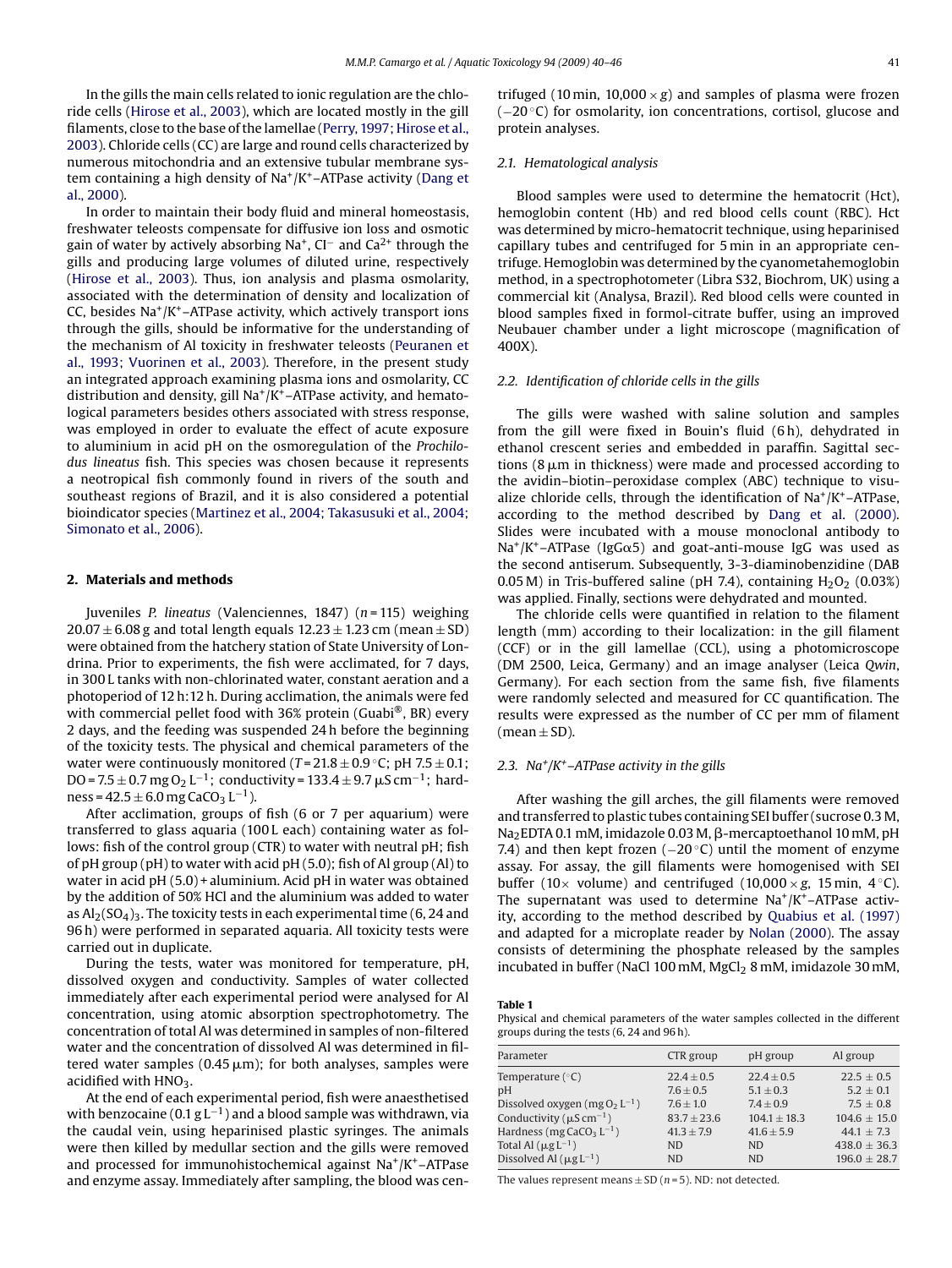<span id="page-2-0"></span>

**Fig. 1.** Hemoglobin (A), hematocrit (B) and number of erythrocytes (C) of *P. lineatus* exposed to 6, 24 and 96 h to CTR, pH or Al groups. The bars indicate mean and the vertical lines, the SD (number of animals: 10–13). \*Different from the CTR group and #different from the pH group for each experimental period (*P* < 0.05).

EDTA 0.1 mM, ATP 3 mM, pH 7.6) containing KCl (5 mM) or ouabain (2.5 mM). A solution of 0.65 mM phosphate (Sigma) was used as standard and the samples were analysed in triplicate at 620 nm in a microplate reader (ELX 800, BioTek, USA). Na $^+/K^+$ –ATPase activity was expressed as  $\mu$ mol Pi/mg protein h $^{-1}.$  Protein concentration was determined according to the method described by [Lowry et al.](#page-6-0) [\(1951\).](#page-6-0)

#### *2.4. Plasma ions and osmolarity*

The concentrations of  $Na<sup>+</sup>$  and  $K<sup>+</sup>$  were measured in plasma using a flame photometer (Analyser, Brazil). The concentration of Cl− was determined with the thiocyanate method in spectrophotometer at 470 nm (commercial kit, Analisa, Brazil). Osmolarity was determined using a freezing point osmometer (Osmomat 030, Gonotec, Germany).

#### *2.5. Plasma concentrations of cortisol, glucose and proteins*

Cortisol was determined in plasma with a commercial immunoenzymatic assay kit (Diagnostic Systems, Laboratories, USA), and the absorbance was read in a microplate reader at 450 nm. The concentration of glucose was determined using a commercial colorimetric kit (Labstest, Brazil) at 505 nm in a spectrophotometer. Plasma protein concentration was determined according to the method described by [Lowry et al. \(1951\), u](#page-6-0)sing bovine serum albumin (BSA) as standard.

#### *2.6. Statistical analysis*

The results are presented as means  $\pm$  SD. The results obtained in each treatment (CTR, pH or Al), at each experimental time (6, 24 or 96 h), were compared using one-way analysis of variance (ANOVA) or Kruskall–Wallis test, depending on data normal distribution and homogeneity of variance. Differences were analysed by a post hoc Tukey test for all pairwise comparisons between treatments. Statistical significance was designated as *P* < 0.05.

### **3. Results**

Only one fish of the Al group died after 24 h of exposure. No fish died in the other groups. Over the course of the study, the values of temperature, dissolved oxygen, conductivity and hardness did not varied significantly among control, pH and Al groups [\(Table 1\).](#page-1-0) The mean pH values were  $7.6 \pm 0.5$  in control groups and  $5.1 \pm 0.3$  and  $5.2 \pm 0.1$  in pH and Al groups, respectively. In Al groups, the mean concentration of total Al was  $438 \pm 36.35 \,\mathrm{\upmu}\mathrm{g}\,\mathrm{L}^{-1}$  and of dissolved Al was  $196 \pm 28.7 \,\mu g \, L^{-1}$  ([Table 1\).](#page-1-0)

#### *3.1. Hematological parameters*

Hemoglobin content was significantly greater in *P. lineatus* exposed to Al for 6 h (increased 24.3%), 24 h (increased 38.1%) and 96 h (increased 63.3%) in comparison to respective control fish. Fish exposed only to pH 5 showed a significant increase in Hb content (21.8%) only after 24 h exposure (Fig. 1A). The hematocrit of fish exposed to Al for  $24 h$  ( $41.7 \pm 5.5$ %) and  $96 h$ 



**Fig. 2.** Plasmatic osmolarity (A) and concentrations of sodium (B), chloride (C) and potassium (D) of *P. lineatus* exposed to 6, 24 and 96 h to CTR, pH or Al groups. The bars indicate mean and the vertical lines, the SD (number of animals: 10-13). \*Different from the CTR group and #different from the pH group for each experimental period  $(P < 0.05)$ .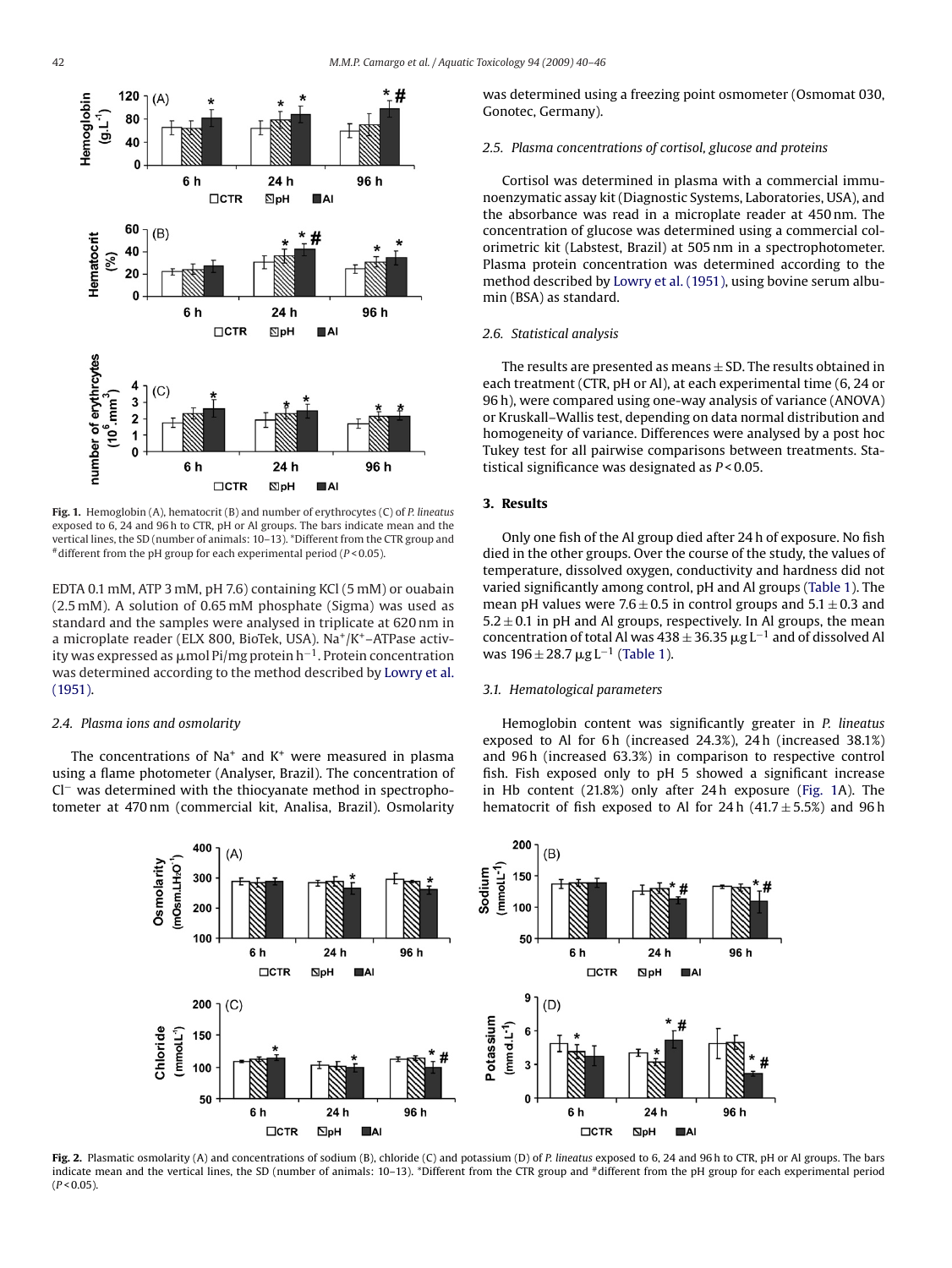<span id="page-3-0"></span>

**Fig. 3.** Plasmatic concentrations of proteins (A), glucose (B) and cortisol (C) of *P. lineatus* exposed to 6, 24 and 96 h to CTR, pH or Al groups. The bars indicate mean and the vertical lines, the SD (number of animals: 10–13). \*Different from the CTR group and #different from the pH group for each experimental period (*P* < 0.05).

#### *3.2. Plasma ions and osmolarity*

Plasma osmolarity decreased significantly in fish exposed to Al for 24 h (6.8%) and 96 h (12.6%) in relation to respective controls [\(Fig. 2A](#page-2-0)). Sodium plasmatic concentrations were lower than respective control values after both time points, decreasing from 127.5 to 112.4 mM after 24 h and from 132.7 to 109.3 mM after 96 h of Al exposure [\(Fig. 2B](#page-2-0)). Plasma Cl<sup>−</sup> levels of fish exposed to Al for 24 and 96 h were also significantly lower than control fish (decreased 3.9% and 11.7%, respectively) ([Fig. 2C\)](#page-2-0). Plasma osmolarity as well as the plasmatic concentrations of sodium and chloride of fish exposed to pH 5 did not differ from control values throughout the study ([Fig. 2A](#page-2-0)–C). Plasma  $K^+$  concentrations showed large variability among different exposure times and experimental groups [\(Fig. 2D](#page-2-0)).

#### *3.3. Plasma protein, glucose and cortisol*

Plasma protein levels of Al exposed fish were significantly greater than in control fish after 6 h (34.7%), 24 h (24%) and 96 h (364%). In fish exposed only to pH 5, for 6 and 24 h, plasma protein



**Fig. 4.** Immunohistochemistry location of the Na+/K+–ATPase enzyme in the chloride cells (CC) of *P. lineatus* used in the experiment of 96 h. The arrows indicate strong immunoreactivity of Na<sup>+</sup>/K<sup>+</sup>-ATPase in the fish of CTR group (A). In the gills of fish exposed to Al group (C), white arrows indicate CC weakly stained and also a small number of CC, and in the fish exposed to pH group (B) is noted an increased number of lamellar and filamental CC. Scale bar: 30  $\mu$ m.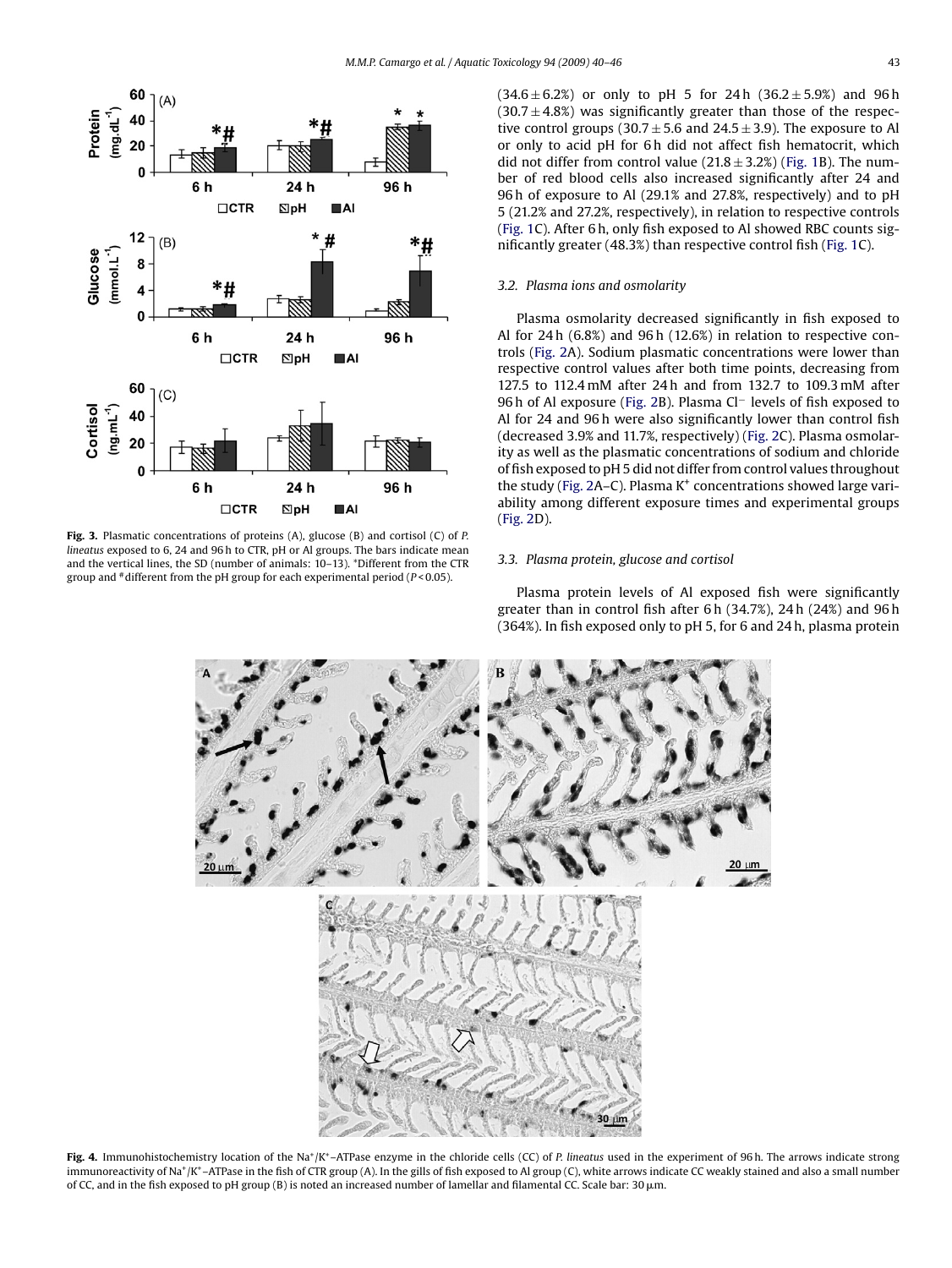

**Fig. 5.** Density of chloride cells in the lamellar and filamental regions of the gills of *P. lineatus* exposed to 6, 24 and 96 h to CTR, pH or Al groups. \*Different from the total number of CC in the respective CTR group; small letters are related to the lamellar CC and capital letters are related to filamental CC. Different letters indicates statistical difference for each parameter in each experimental period (*P* < 0.05).

levels were not affected, but increased significantly (352%) in relation to control group after 96 h exposure ([Fig. 3A\)](#page-3-0). Fish exposed to Al also showed significantly higher levels of glucose after 6 h (45.3%), 24 h (213%) and 96 h (492%) than respective control groups ([Fig. 3B\)](#page-3-0). Plasma glucose levels were not significantly different between pH and respective control groups, in any experimental period ([Fig. 3B\)](#page-3-0). Plasma cortisol concentration did not change significantly among different treatments, in any experimental period, ranging from 16 to 34 ng mL<sup>-1</sup> ([Fig. 3C\)](#page-3-0).

#### *3.4. CC distribution and density*

*P. lineatus* from the control group has large number of CC distributed throughout the filament and lamellar epithelium [\(Fig. 4A](#page-3-0)). The exposure to acid water did not change such CC distribution ([Fig. 4B\)](#page-3-0), however, after Al exposure CC in the lamella disappeared and those in the filament were extremely reduced [\(Fig. 4C](#page-3-0)). Fig. 5 shows the changes in CC density and localization in the gills of fish from control, pH and Al groups. In general, exposure to acid water induced an increase in CC density in both, filament and lamella (also shown in [Fig. 4B\)](#page-3-0). Conversely, aluminium exposure, although in acid water, resulted in significant reduction of CC density in the lamella after 6 h and in both filament and lamella after 24 and 96 h.

#### *3.5. Gill Na+/K+–ATPase activity*

 $Na^{+}/K^{+}$ –ATPase activity in the gills of fish exposed to Al, at all exposure times, showed significant inhibition (on average, 50% reduction) when compared to the animals from control groups (Fig. 6), which  $Na^+/K^+$ –ATPase activity was 1.22  $\mu$ M Pi/mg protein h<sup>-1</sup>. Acid exposure did not produce any sig-



**Fig. 6.** Percentage of activity of Na+/K+–ATPase enzyme in the gills of *P. lineatus* exposed to 6, 24 and 96 h to CTR, pH or Al groups. \*Different from the CTR group and #different from the pH group for each experimental period (*P* < 0.05).

nificant difference in the  $\text{Na}^+/K^+$ –ATPase activity in relation to CTR groups (Fig. 6).

#### **4. Discussion**

The neotropical freshwater fish *P. lineatus* exposed to aluminium, at low water pH (pH 5.0), exhibited osmoregulatory disruption indicated by plasma Na+ and Cl<sup>−</sup> concentration decrease, probably due to the reduction of chloride cells density in the gills and consequent reduced  $\text{Na}^+/ \text{K}^+$ –ATPase activity. Stress condition, supported by high glucose content in plasma, may have corroborated to osmoregulatory disturbance.

The concentration of dissolved Al and the pH value used in this study have already been reported in surface waters in Brazil ([Lara](#page-6-0) [et al., 2001; Flues et al., 2002\)](#page-6-0) due to natural causes or because of anthropogenic emissions. The concentration of 200  $\mu$ g L<sup>-1</sup> of dissolved Al corresponds to the maximal concentration allowed by the Brazilian guidelines for freshwater. However, the results of the present study clearly showed that this concentration promotes some serious effects on fish osmoregulation.

Water pH of 5 is not lethal to *P. lineatus* ([Takasusuki et al., 2004\)](#page-6-0) although it has been found to be the maximal tolerated for most freshwater fishes ([Playle and Wood, 1990; Poléo, 1995; Waring and](#page-6-0) [Brown, 1995\).](#page-6-0) Values of pH between 6 and 9 are recommended for freshwater used for the protection of fish communities in Brazil [\(CONAMA 357, 2005\).](#page-6-0) However, episodes of rapid acidification in continental water bodies may occur during ecological accidents. In such situations Al from the soil is mobilised providing high elevation of aluminium in its dissolved and more toxic form affecting fish [\(Monette and McCormick, 2008\).](#page-6-0)

In the present study, the increased hematocrit and RBC counts after 24 and 96 h exposure to acid water and to Al in acid water cannot be considered as a good indicator of Al exposure, as suggested by [Witters et al. \(1996\), a](#page-6-0)t least, for *P. lineatus*. Changes in blood parameters of same species exposed only to low water pH (pH 4.5 at 20 and 30 $\degree$ C) have been described by [Carvalho and Fernandes \(2006\). T](#page-5-0)he increased number of RBC and hemoglobin content may represent the secondary stress response, which leads to an increased RBC in the circulation, because of spleen contraction, to improve  $O<sub>2</sub>$  uptake for metabolism [\(Brown, 1993; Wendelaar Bonga, 1997; Hontela,](#page-5-0) [1998\).](#page-5-0) Elevated blood parameters were also described in Salmoniformes fish, such as *Oncorhynchus mykiss* and *Salmo trutta*, and in the neotropical fish *Leporinus macrocephalus* after acute exposure to Al in acid water ([Witters et al., 1990; Witters et al., 1996; Barcarolli](#page-6-0) [and Martinez, 2004\).](#page-6-0) In these works, Al concentrations varied from 15 to 200  $\mu$ g L<sup>-1</sup>. [Poléo and Hytterød \(2003\)](#page-6-0) also registered elevated blood parameters in salmons exposed to Al concentrations from 28 to 359  $\mu$ g L<sup>-1</sup> in alkaline waters.

Stress response in *P. lineatus* was also indicated by the increased plasma glucose after 6 h of Al exposure. The elevation in plasma glucose is a typical response for any animal facing a stressing situation [\(Brown, 1993; Lohner et al., 2001\)](#page-5-0) and it is mediated by the catecholamines and cortisol release. The increase in plasma glucose was the result of gluconeogenic processes or hepatic glucogenolysis to supply the increase in the energy demand caused by stress [\(Witters et al., 1996\).](#page-6-0) Hyperglycaemia has been reported, by several authors, in fishes exposed to copper ([Tavares-Dias et al., 2002\),](#page-6-0) to aluminium ([Witters et al., 1996; Barcarolli and Martinez, 2004\)](#page-6-0) and other different stressing situations [\(Mommsen et al., 1999\).](#page-6-0) As the catecholamines are rapidly eliminated from the circulation, the maintenance of the high plasma glucose levels, as observed in the present study, could have resulted from cortisol release, which might have occurred just after exposure to pollutant [\(Iwama et](#page-6-0) [al., 2004\).](#page-6-0) Cortisol is the main corticosteroid hormone in fish, and toxic agents can thereby interfere on its dynamics ([Mommsen et al.,](#page-6-0)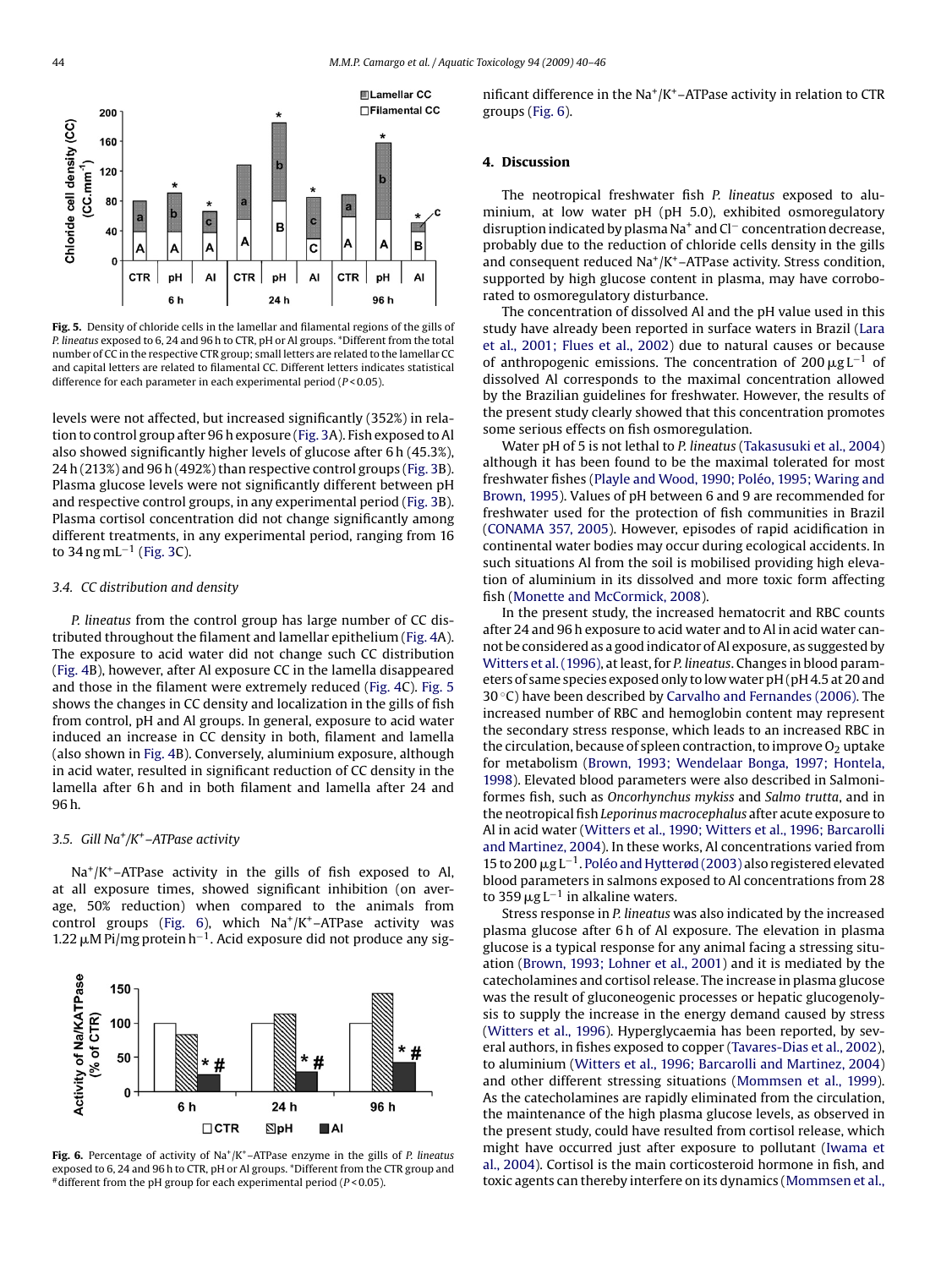<span id="page-5-0"></span>[1999\).](#page-6-0) The absence of significant changes in plasma cortisol, in the present study, corroborates with the data previously reported by [Langiano and Martinez \(2008\)](#page-6-0) and [Pereira-Maduenho and Martinez](#page-6-0) [\(2008\), f](#page-6-0)or the same fish submitted to different stressful agent. In general, the increase in cortisol occurs between 0.5 and 1 h after exposure to a contaminant (Barton, 2002) returning to the basal levels after some minutes or few hours ([Mommsen et al., 1999; Sloman](#page-6-0) [et al., 2001; Iwama et al., 2004\).](#page-6-0) The mobilisation of energy reserves as part of the stress response also includes protein metabolism ([Heath, 1987; Adams et al., 1990; Mommsen et al., 1999\).](#page-6-0) In the case of the present study, the high values of total protein observed in the animals exposed to Al may be the result of two events: protein mobilisation to meet the higher energy demand imposed by stress, or cell damage and proteins release due to direct action of the metal on the cells ([Exley et al., 1991; Wilson, 1996\).](#page-6-0)

Metals in water may act directly or indirectly via stress hormones in the gills causing changes in osmo-ionic homeostasis. Freshwater fish undergo passive influx of water and ions efflux and equilibrates the osmotic flux excreting large volume of diluted urine and taking actively ions by the gills ([Evans et al., 2005; Lingwood](#page-6-0) [et al., 2006; Hwang and Lee, 2008\).](#page-6-0) Aluminium, at concentrations between 100 and 200  $\mu$ g L<sup>-1</sup> and at a pH of near to 5.0, interacts with the gills and favour electrolytes loss ([Dietrich and Schlatter,](#page-6-0) [1989; Exley et al., 1991\).](#page-6-0) However, the present data suggest that Al interfered on sodium uptake by the gills of *P. lineatus*. Reductions on plasma ions concentrations in fish exposed to Al were already reported ([Dietrich and Schlatter, 1989; Exley et al., 1991; Witters](#page-6-0) [et al., 1996\).](#page-6-0) Reductions in plasma sodium and chloride concentrations were found in *L. macrocephalus* exposed to Al in acid pH (Barcarolli and Martinez, 2004) and salmon in similar conditions ([Monette and McCormick, 2008\).](#page-6-0)

Decreased plasma ionic concentrations in stressed fishes cannot be related only to the reduced active uptake of ions, the increase in paracellular permeability of the branchial epithelium, which increases the passive efflux of ions, might represent another cause ([Monette and McCormick, 2008\).](#page-6-0) In this study, the analysis of chloride cells (CC) and of  $Na^+/K^+$ –ATPase was used as an approach to understand which stage of the osmoregulation process would be damaged in fish exposed to Al.

 $Na<sup>+</sup>/K<sup>+</sup> -ATPase$  is a protein that is linked to the cell membrane and it uses energy from the hydrolysis of ATP in order to transport  $2K<sup>+</sup>$  into the cell and  $3Na<sup>+</sup>$  out from the cell to the blood, being of great importance in the gills of teleosts ([Lingwood et al., 2006; Silva](#page-6-0) [et al., 2007; Hwang and Lee, 2008\).](#page-6-0) There is a positive correlation between the staining of the CC and the activity of this enzyme in the branchial epithelium of fish [\(Dang et al., 2000\).](#page-6-0) In the present study, the lower activity of  $Na^+/K^+$ –ATPase determined in the gills of the fish exposed to Al could be related to the lower activity of this enzyme in the poorly stained CC and to the smaller number of CC found in the filaments (due to the death of these cells through apoptosis and/or necrosis). [Monette and McCormick \(2008\)](#page-6-0) also observed similar results in young salmon after acute exposure to Al in acid pH. These authors claim that the CCs are the main site for the accumulation of aluminium in the gills, and consequently the death of these cells would facilitate the elimination of Al from this organ. The few CC noted in the fish exposed to Al seemed to be displaced mostly to the lamellar region rather than in the filament. [Dang et al. \(2000\)](#page-6-0) obtained similar results in *Oreochromis mossambicus* exposed to copper, i.e., both a decreased number of CC in the filaments and the migration of CC to the branchial lamellae. CC in gill lamellae would be closer to the bloodstream, facilitating ion uptake, which can also mean that these cells are more resistant to the metal than the CC that remain in the filament [\(Dang et al.,](#page-6-0) [2000\).](#page-6-0) Some of the CC that were found in the lamellae could represent immature cells as well, with a smaller quantity and/or activity of  $Na^+/K^+$ –ATPase, and therefore, they were less stained. The presence of these immature cells might represent the action of cortisol, which interferes with CC differentiation. In the present study, this idea would be supported by the occurrence of secondary stress responses (such as the increase in blood glucose and hematological parameters). Besides, it is important to point out that the immature CC could show greater concentrations of metallothioneins, proteins that could bind metals and protect the tissue from the direct action of metal ions ([Dang et al., 2000\).](#page-6-0)

The increase in the number of CC in fish exposed only to acid water, at all experimental periods may be related to the maintenance of acid–base balance [\(Clairborne et al., 2002; Sakuragui et](#page-6-0) [al., 2003; Hwang and Lee, 2008\),](#page-6-0) rather than directly related to ion uptake in these fish. [Takasusuki et al. \(2004\)](#page-6-0) established a high tolerance for changes in water pH for *P. lineatus*, however, a pH of 4.5 is more stressful to this fish species than one of 8.0.

Until now, the exact role of CCs in the transport of Cl<sup>−</sup> and Na<sup>+</sup> across the gills and in the acid–base regulation is not well established. The exchange of  $HCO<sub>3</sub><sup>-</sup>$  for Cl<sup>-</sup> together with the H<sup>+</sup>/ATPase to eliminate H<sup>+</sup> creates an electrical potential that favours the influx of Na+ ([Hwang and Lee, 2008\).](#page-6-0) This may explain, at least in part, the increasing of these cells in *P. lineatus* exposed to low water pH, allowing fish to maintain an efficient active excretion of  $H^+$  and ion regulation. H<sup>+</sup>/ATPase has been found in both the CC and pavement cells of the gill ([Goss et al., 1998; Clairborne et al., 2002; Hwang and](#page-6-0) [Lee, 2008\).](#page-6-0)

In summary, the present study points out relevant results of the toxicity of Al in acid water to a neotropical fish species, showing that *P. lineatus* experienced osmoregulatory disturbances. The causes of ionic unbalance is probably related to the effects of Al on  $Na<sup>+</sup>/K<sup>+</sup> - ATPase activity, on the distribution and number of chloride$ cells in the gills as well as the effects associated with the stress response caused by the presence of the metal.

#### **Acknowledgments**

The authors thank the Hatchery Station of State University of Londrina (EPUEL) for the supply of fish and Helen Sadauskas Henrique and Marcelo Gustavo Paulino (UFSCar) for assistance during the immunohistochemistry assay. The Brazilian Council for Scientific and Technological Development (CNPq) supported this work (grant no. 477073/2006-9). This work is part of the PhD Thesis of M.M.P.Camargo who received a doctoral scholarship from CTHidro/CNPq. M.N. Fernandes and C.B.R. Martinez are research fellows from CNPq and members of the Brazilian Institute of Aquatic Toxicology (INCT-TA, CNPq: 573949/2008-5).

#### **References**

- Adams, S.M., Shugart, L.R., Southworth, G.R., Hinton, D.E., 1990. Application of bioindicators in assessing the health of fish populations experiencing contaminant stress. In: McCarthy, J.F., Shugart, L.R. (Eds.), Biomarkers of Environmental Contamination. Lewis Publishers, Boca Raton, pp. 333–353.
- Artaxo, P., Gatti, L.V., Leal, A.M.C., Longo, K.M., Freitas, S.R., Lara, L.L., Pauliquevis, T.M., Procópio, A.S., Rizzo, L.V., 2005. Química atmosférica na Amazônia: a floresta e as emissões de queimadas controlando a composição da atmosfera amazônica. Acta Amazonica 35 (2), 185–196.
- Barcarolli, I.F., Martinez, C.B.R., 2004. Effects of aluminium in acidic water on hematological and physiological parameters of the neotropical fish *Leporinus macrocephalus* (Anostomidae). Bull. Environ. Contam. Toxicol. 72, 639–646.
- Barton, B.A., 2002. Stress in fishes: a diversity of responses with particular reference to changes in circulating corticosteroids. Integr. Comp. Biol. 42, 517–525.
- Brown, J.A., 1993. Endocrine responses to environmental pollutants. In: Rankin, J.C., Jensen, F.B. (Eds.), Fish Ecophysiology. Chapman & Hall, London, pp. 276–296.
- Carvalho, C.S., Fernandes, M.N., 2006. Effects of temperature on copper toxicity and hematological responses in the neotropical fish *Prochilodus scrofa* at low and high pH. Aquaculture 251, 109–117.
- Casarini, D.C.P., Dias, C.L., Alonso, C.D., 2001. Relatório de estabelecimento de valores orientadores para solos e águas subterrâneas no Estado de São Paulo. Série Relatórios. CETESB, São Paulo.